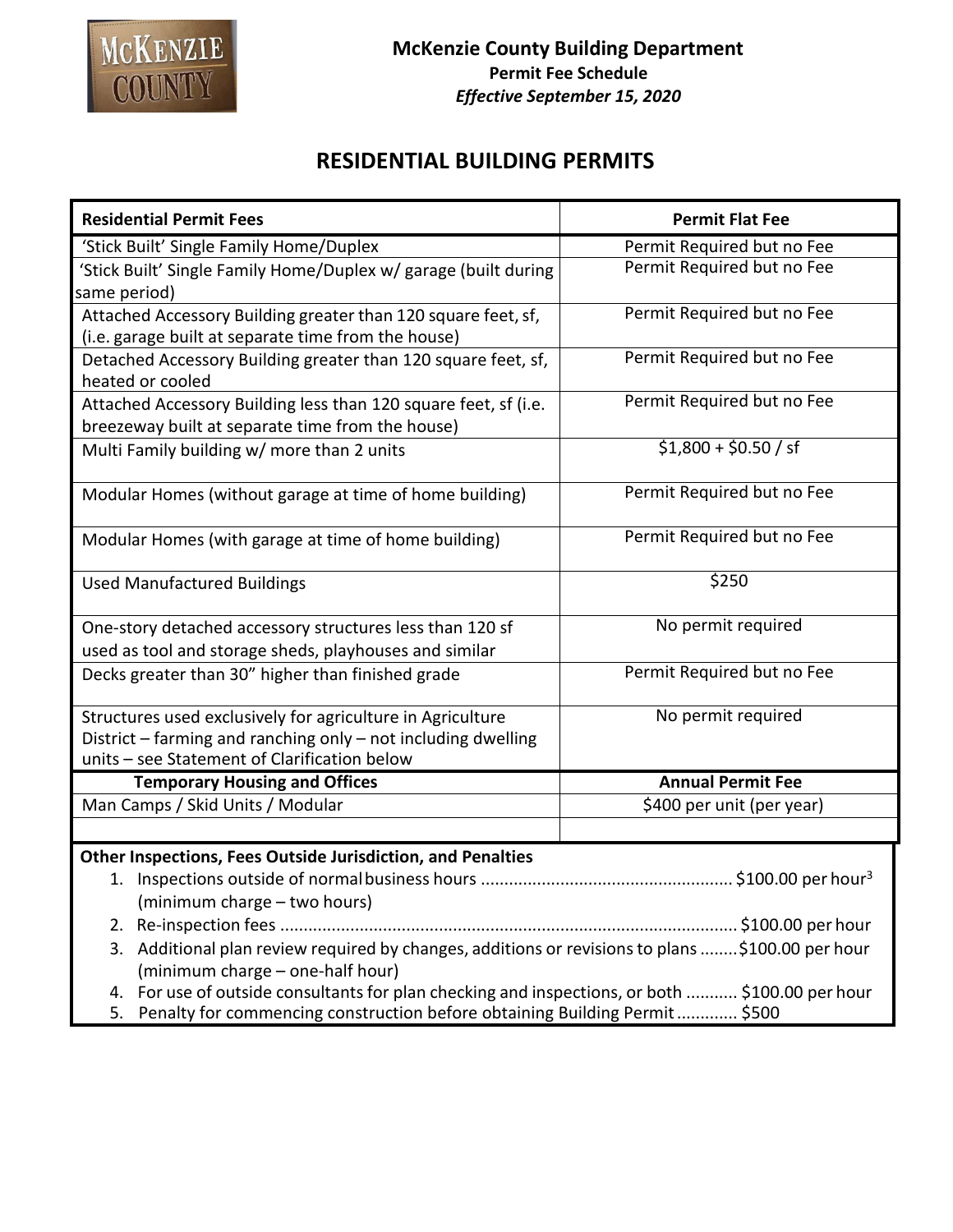## **COMMERCIAL BUILDING PERMITS**

| Commercial Buildings Valuations <sup>1</sup>                                                         | <b>Base Permit Fee</b>                                                |  |
|------------------------------------------------------------------------------------------------------|-----------------------------------------------------------------------|--|
| \$1.00 to \$500                                                                                      | \$25.00                                                               |  |
| \$501 to \$2,000                                                                                     | \$25.00 for the first \$500 plus \$3.00 for each additional \$100, or |  |
|                                                                                                      | fraction thereof, to and including \$2,000.                           |  |
| \$2,001 to \$25,000                                                                                  | \$65.00 for the first \$2,000 plus \$14.00 for each additional        |  |
|                                                                                                      | \$1,000, or fraction thereof, to and including \$25,000.              |  |
| \$25,001 to \$50,000                                                                                 | \$390.00 for the first \$25,000 plus \$10.00 for each additional      |  |
|                                                                                                      | \$1,000, or fraction thereof, to and including \$50,000.              |  |
| \$50,001 to \$100,000                                                                                | \$640.00 for the first \$50,000 plus \$7.00 for each additional       |  |
|                                                                                                      | \$1,000, or fraction thereof, to and including \$100,000.             |  |
| \$100,001 to \$500,000                                                                               | \$990.00 for the first \$100,000 plus \$5.50 for each additional      |  |
|                                                                                                      | \$1,000, or fraction thereof, to and including \$500,000.             |  |
| \$500,001 to \$1,000,000                                                                             | \$3200.00 for the first \$500,000 plus \$4.50 for each additional     |  |
|                                                                                                      | \$1,000, or fraction thereof, to and including \$1,000,000.           |  |
| \$1,000,000 and up                                                                                   | \$5500.00 for the first \$1,000,000 plus \$3.00 for each additional   |  |
|                                                                                                      | \$1,000, or fraction thereof.                                         |  |
|                                                                                                      | Plan Review Fee <sup>2</sup>                                          |  |
| Commercial                                                                                           | 50% of Base Permit Fee                                                |  |
| Temporary Construction Trailers   \$400 per trailer                                                  |                                                                       |  |
| Other Inspections, Fees Outside Jurisdiction, and Penalties                                          |                                                                       |  |
|                                                                                                      |                                                                       |  |
| (minimum charge - two hours)                                                                         |                                                                       |  |
|                                                                                                      |                                                                       |  |
| Additional plan review required by changes, additions or revisions to plans  \$100.00 per hour<br>3. |                                                                       |  |
| (minimum charge - one-half hour)                                                                     |                                                                       |  |
| 4. For use of outside consultants for plan checking and inspections, or both  \$100.00 per hour      |                                                                       |  |
| Penalty for commencing construction before obtaining Building Permit  Additional Full<br>5.          |                                                                       |  |
|                                                                                                      | <b>Base Permit Fee</b>                                                |  |

1 Building valuations are derived from the BVD table located in the International Building Code

 $2$  Plan review fees are in addition to base permit fees

 $3$  Or the total hourly cost to the jurisdiction, whichever is the greatest. This cost shall include supervision, overhead, equipment, hourly wages and fringe benefits of the employees involved.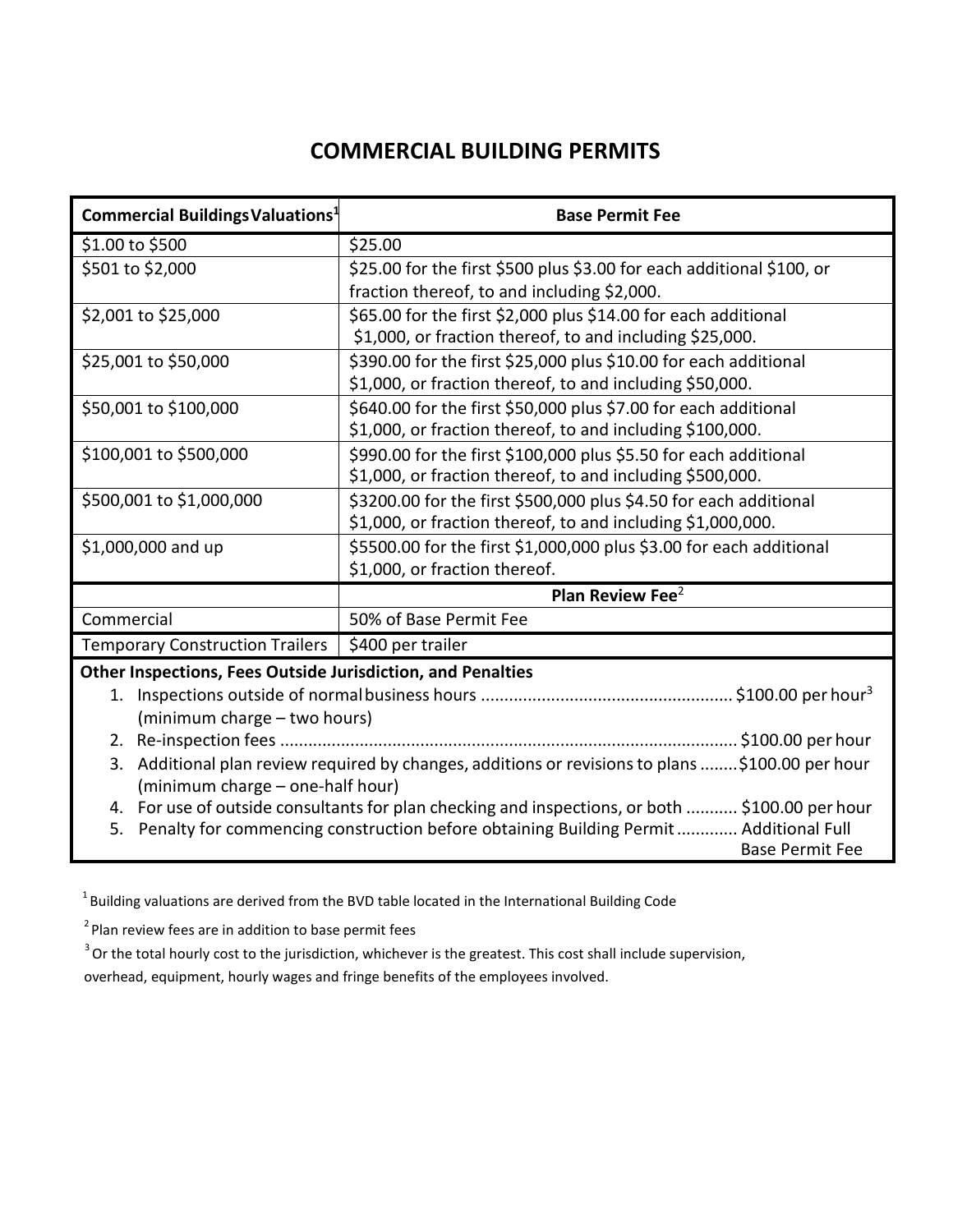November 1, 2017

## **McKenzie County Statement of Clarification**

Re: ND State Code regarding Exemption of Building Permit Requirement – NDCC 54\_21.3-04.

## **NDCC 54-21.3-04. Exemptions.**

- *1. Except as specifically provided in this chapter, the following statewide codes are exempt from this chapter:* 
	- *a. The Standards for Electrical Wiring and Equipment, as contained in North Dakota Administrative Code article 24-02.*
	- *b. The State Plumbing Code, as contained in North Dakota Administrative Code article 62-03.*
	- *c. The State Fire Code, as contained in the rules of the state fire marshal as provided in section 18- 01-04.*
- *2. The following buildings are exempt from this chapter:* 
	- *a. Buildings which are neither heated nor cooled.*
	- *b. Buildings used whose peak design rate of energy usage is less than one watt per square foot [929.0304 square centimeters] or three and four-tenths British thermal units an hour per square foot [929.0304 square centimeters] of floor area.*
	- *c. Restored or reconstructed buildings deliberately preserved beyond their normal term of use because of historical associations, architectural interests, or public policy, or buildings otherwise qualified as a pioneer building, historical site, state monument, or other similar designation pursuant to state or local law.*
- *3. Any building used for agricultural purposes, unless a place of human habitation or for use by the public is exempt from this chapter.*

McKenzie County Building and Planning Department interprets the exemption found in subsection 2a, which reads, "Buildings which are neither heated nor cooled", as follows:

A building that does not have a heating unit or an air conditioner unit for the purpose of artificially modifying the temperature of the building shall not be required to have a building permit in McKenzie County. Fans used to circulate air within the building or to introduce outside air into the building or to exhaust air from the building are not considered as either heating or cooling of the building, even though a fan may have the effect of temperature modification in the building.

McKenzie County Building and Planning Department interprets the exemption found in subsection 3, which reads, "Any building used for agricultural purposes, unless a place of human habitation or for use by the public is exempt from this chapter", as follows:

Any building which is used for agricultural purposes, which is interpreted as buildings that are used in conjunction with the production of agricultural crops, livestock or livestock products, poultry or poultry products, milk of dairy products, or fruit and other horticultural products. Property that is zoned Agricultural is not automatically considered an agricultural use but only those properties that